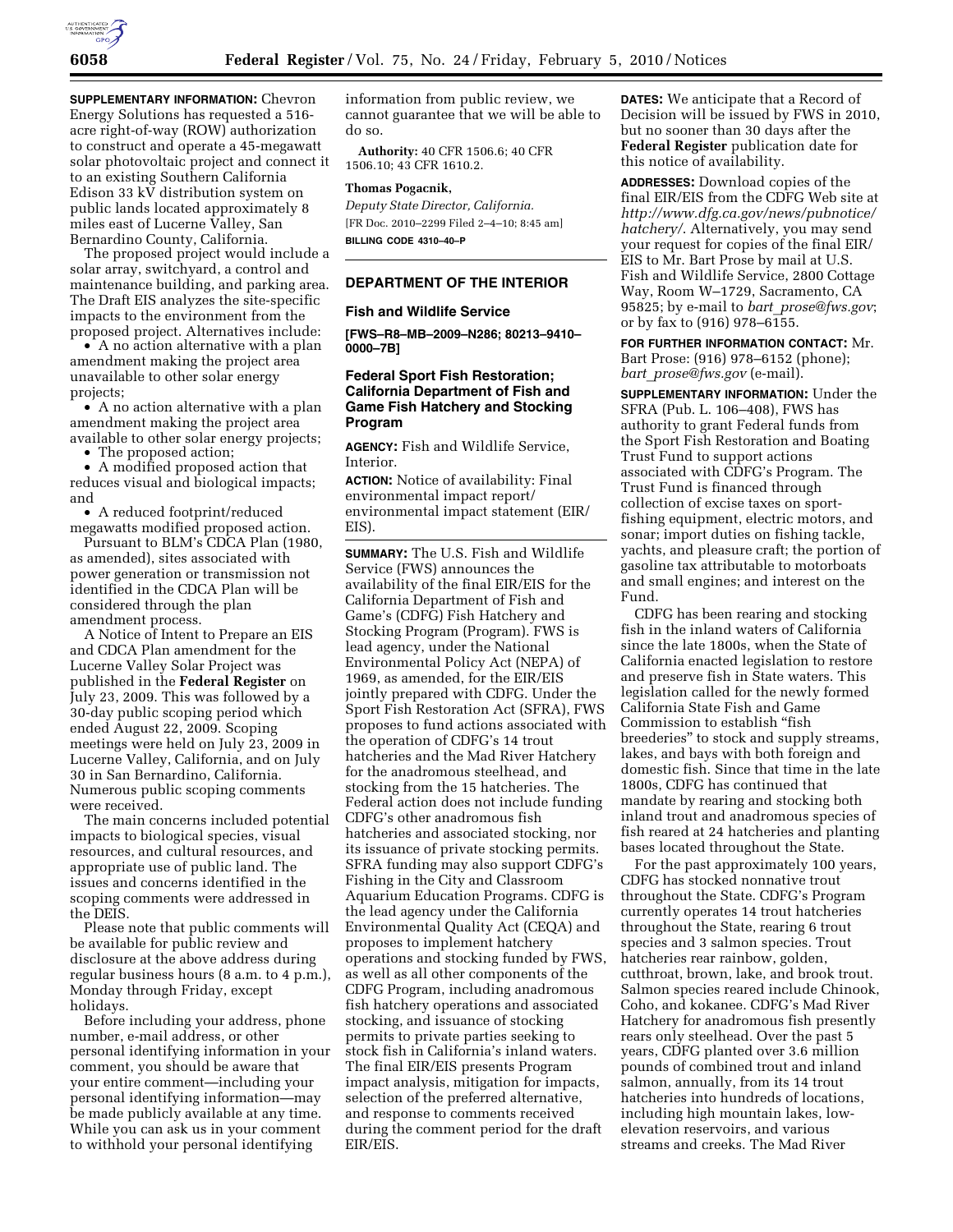Hatchery planted over 39,000 pounds of steelhead, annually, into the Mad River.

Funding CDFG Program activities provides freshwater angling opportunities and recreation throughout the State. Operations and stocking associated with the 14 trout hatcheries and the Mad River anadromous fish hatchery are eligible for SFRA grants. FWS does not fund operations or stocking associated with other anadromous hatcheries because they are mitigation hatcheries, which are funded through other sources.

In 2005, State Assembly Bill 7 added Section 13007 to the California Fish and Game Code (FGC 13007), which established annual minimum release targets for hatchery trout based upon sport-fishing license sales, and required CDFG to deposit one-third of sportfishing license fees into its Hatchery and Inland Fisheries Fund for specified fisheries management purposes. Per CDFG's implementation plan for FGC 13007, funding for the stocking program was scheduled to increase from almost \$8 million for State fiscal year (FY) 2005–2006, to \$15 million for State FY 2006–2007. In addition, a State court order in 2006 required CDFG to complete an environmental review for its Program. To expedite Program changes due to FGC 13007, the courtordered environmental review, and associated SFRA funding contributions to the Program, FWS and CDFG agreed to prepare a joint EIR/EIS. FWS published a notice of intent to prepare the EIR/EIS in the **Federal Register** on August 5, 2008 (73 FR 45470). The notice of availability for the draft EIR/ EIS and 45-day comment period published in the **Federal Register** on October 8, 2009 (74 FR 51872).

The objectives of CDFG's Program are to continue the rearing and stocking of fish for the recreational use of anglers, while balancing the interaction between State- and privately stocked fish and threatened and endangered species. The purpose of FWS's proposed SFRA funding is to support operations of CDFG's 14 trout hatcheries and the Mad River Hatchery for the anadromous steelhead, and associated stocking of fish produced at those hatcheries. SFRA funding also supports CDFG's Fishing in the City and Classroom Aquarium Education Programs. The need addressed by the proposed action is the support of viable recreational fishing in California, through increased angler success that is provided by stocking of hatchery fish in both urban and rural water bodies. Provision of SFRA funds for support of private stocking permits, or operation of other anadromous fish hatcheries and their associated stocking

efforts, is outside the scope of actions contemplated by FWS at this time.

Hatchery operations and stocking activities associated with CDFG's inland water hatchery program, including potential increases in fish rearing and stocking in the future, have been evaluated for their effects on the environment. Potential impacts to native amphibians and fish, which have experienced declines within the state, are of chief interest. Results of the evaluations and alternative courses of action are presented in the draft EIR/ EIS, in accordance with CEQA (PRC 21000 *et seq.*) and NEPA (42 U.S.C. 4321 *et seq.*).

#### **Alternatives**

Four alternatives were developed for CDFG's Fish Hatchery and Stocking Program, and each was included for detailed analysis in the draft EIS/EIR. All Program components are subject to CEQA, but only the subset of components with Federal discretionary involvement (associated with SFRA funding) are subject to NEPA; i.e., operations of CDFG's 14 trout hatcheries and the Mad River Hatchery for steelhead, associated stocking of fish produced at those hatcheries, and the Fishing in the City and Classroom Aquarium Education Programs. Only the components of the 4 alternatives pertinent to NEPA are described here.

#### *Preferred Alternative*

Under the Preferred Alternative, FWS will continue to provide funding, as modified by certain mitigation provisions, for operations of CDFG's 14 trout hatcheries and the Mad River Hatchery for steelhead, and associated stocking of fish produced at those hatcheries. Hatchery operations will remain largely unchanged from those conducted during the last 5 years, with mitigation applied in some instances to protect water quality, check the spread of invasive species and pathogens, and manage ground water. Decisions on stocking of trout, where potential for significant impacts exist, will be made using a state-wide, pre-stocking evaluation protocol that emphasizes protection of native, sensitive, or legally-protected species. In high mountain lake areas where Aquatic Biodiversity Management Plans (ABMPs) have been prepared, stocking will continue to follow guidelines that ensure expansion of habitats for native amphibians and fish. In areas without ABMPs, trout stocking will be based on site-specific, pre-stocking evaluations of risk to native, sensitive, or legally protected species. ABMPs or other similar plans may be developed and

implemented prior to stocking in those locations. Such plans could include eradication of nonnative fish from water bodies currently or formerly harboring sensitive native species, genetic analysis of native fish to determine degree of hybridization, cessation of nonnative trout stocking in waters occupied by native trout populations, and implementation of measures consistent with FWS recovery plans and CDFG management plans. Stocking of Mad River steelhead will continue with measures intended to reduce the interaction between hatchery reared fish and naturally reproducing populations and consistent with the Draft Hatchery and Genetic Management Plan submitted to the National Marine Fisheries Service. The Fishing in the City and Classroom Aquarium Education Programs will continue using conservation measures and uniform protocols developed to ensure that stocking locations are properly screened to protect native, sensitive, and legally protected species. Implementation of Program activities associated with application of pre-stocking evaluation protocols or development of ABMPs, may require additional, site-specific NEPA compliance tiered from the EIR/ EIS.

# *Continuation of Interim Program Provisions Alternative*

Under the Continuation of Interim Program Provisions Alternative, FWS will continue to provide funding for operations of CDFG's 14 trout hatcheries and the Mad River Hatchery for steelhead, and associated stocking of fish produced at those hatcheries, consistent with the court-ordered prohibitions and exceptions on fish stocking that were put into place for the interim period between the date of the court order and completion of the EIR/ EIS. The interim provisions prohibit stocking nonnative fish in any California fresh water body where surveys have demonstrated the presence of 25 specified amphibian or fish species, or where a survey for those species has not yet been completed. The order does not address the stocking of native fish into native waters. Exceptions to the prohibitions include stocking in human-made reservoirs larger than 1000 acres; stocking in human-made reservoirs less than 1000 acres that are not connected to a river or stream, are not within California redlegged frog critical habitat, or are not where California red-legged frogs are known to exist; stocking as required for State or Federal mitigation; stocking for the purpose of enhancing salmon and steelhead populations and funded by